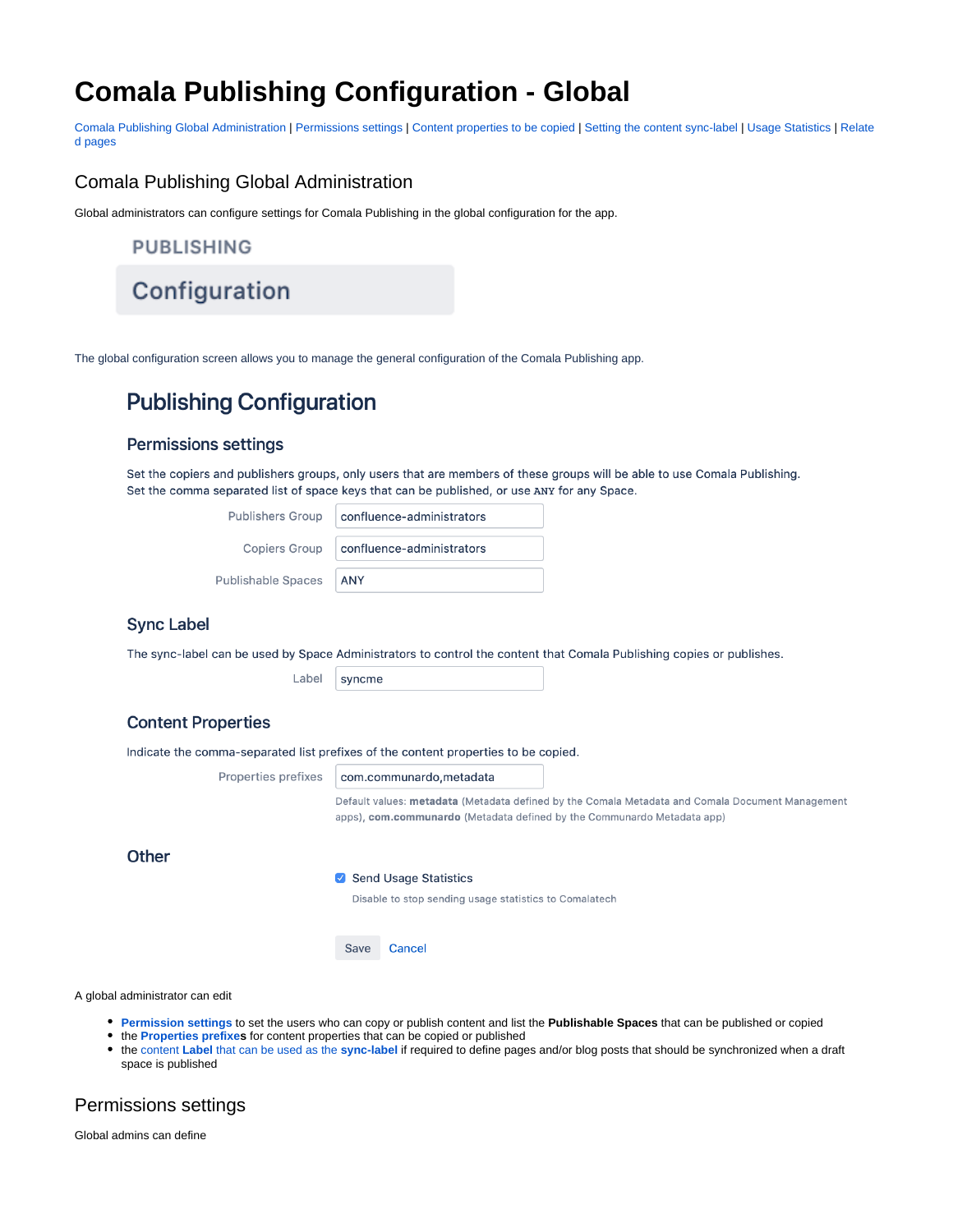- the space administrators who are allowed to publish or copy content
- the list of spaces that can be published

#### **Permissions settings**

Indicate the copiers and publishers group, as well as the list of keys of the spaces that can be published. Use ANY for any Space.

| <b>Publishers Group</b>   | confluence-administrators |
|---------------------------|---------------------------|
| <b>Copiers Group</b>      | confluence-administrators |
| <b>Publishable Spaces</b> | <b>ANY</b>                |

| Setting                      | <b>Description</b>                                                                                     | <b>Default</b>                         |
|------------------------------|--------------------------------------------------------------------------------------------------------|----------------------------------------|
| <b>Publishers</b><br>Group   | Only space administrators that are a member of the Publishers Group are allowed to<br>publish a space. | Default: confluence-<br>administrators |
| <b>Copiers Group</b>         | Only space administrators that are a member of the Copiers Group are allowed to copy a<br>space.       | Default: confluence-<br>administrators |
| Publishable<br><b>Spaces</b> | Only the spaces indicated in the publishable spaces list can be published.                             | Default: ANY                           |

The space to be published to (the destination space) is configured in the **[space tools Publish screen](https://wiki.comalatech.com/display/AHP/Publish+a+space)** in the space to be published (the source/draft space).

#### <span id="page-1-0"></span>Content properties to be copied

Global admins can define the information stored as content properties to be copied.

#### **Content Properties**

 $\blacktriangleright$  Edit

Indicate the comma-separated list prefixes of the content properties to be copied.

Properties prefixes com.communardo, metadata

Default values: metadata (Metadata defined by the Comala Metadata and Comala Document Management apps), com.communardo (Metadata defined by the Communardo Metadata app)

Apps such as Metadata and Scaffold store information as Content Properties and each property has its own name. The default settings are

- **metadata** is metadata defined by the Comala Metadata and Comala Document Management apps
- **com.communardo** is metadata defined by the Communardo Metadata app

| Settina | <b>Description</b>                                                                                                           | <b>Default</b> |
|---------|------------------------------------------------------------------------------------------------------------------------------|----------------|
|         | <b>Properties prefixes</b> Define the prefixes of those properties you want to get copied. Default: metadata, com.communardo |                |

#### <span id="page-1-1"></span>Setting the content sync-label

Global admins can set the content label that a space admin can (optionally) use to configure content to be synchronized.

#### **Sync Label**

 $\blacktriangleright$  Edit

The sync-label can be used by Space Administrators to control the content that Comala Publishing copies or publishes.

Label syncme

A space administrator can [configure space publishing](https://wiki.comalatech.com/display/AHP/Configure+-+space+tools) to

- include content properties when publishing or copying content
- use or ignore the **sync label** as a filter for publishing